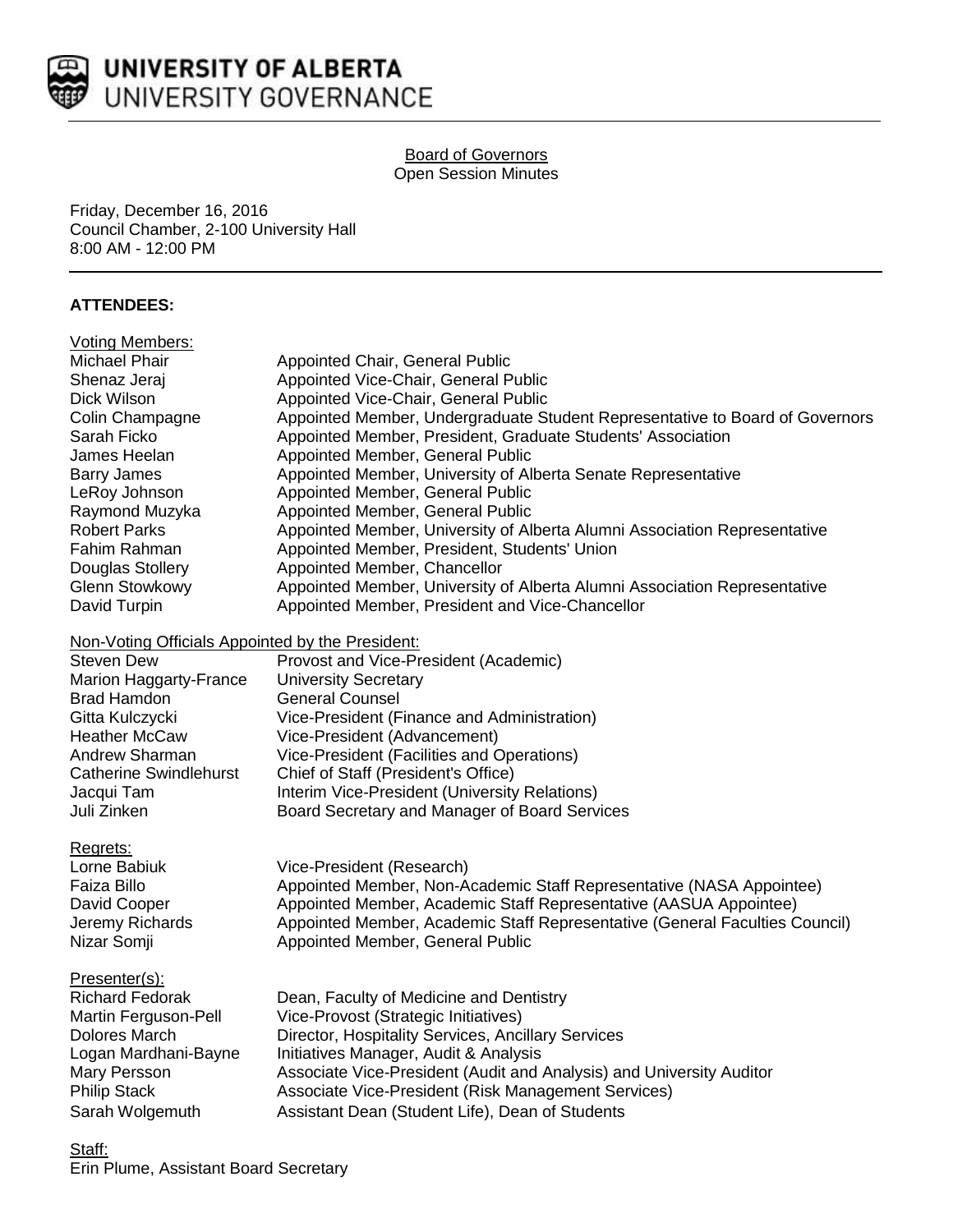## **OPENING SESSION**

1. Chair's Session

*Presenter(s)*: Michael Phair

# 1a. Call to Order and Confirmation of Quorum

*Presenter(s)*: Michael Phair

The Board Secretary confirmed that the attendance constituted quorum. The Chair called the meeting to order at 8:00 a.m.

# 1b. *Approval of Open Session Agenda*

Materials before members are contained in the official meeting file.

*Presenter(s)*: Michael Phair

The Chair reminded members that a revised agenda was circulated on Tuesday with the addition of Items 4biv - *Calgary Centre - Lease Renewal*; and 5b - *Fees for Meal Services in Lister Residence 2017 – 2018*.

The motion was moved and seconded.

THAT the Board of Governors approve the revised Open Session agenda as presented.

**CARRIED**

### 1c. Conflict of Interest - Opportunity for Declaration

*Presenter(s)*: Michael Phair

The Chair made note of the following:

- o The University of Alberta has policy and procedure in place for Conflict of Interest and Conflict of Commitment, and Board members make annual disclosures.
- $\circ$  In addition, Board members must declare any conflict related to the Board Agenda of each meeting and, in the event of such conflict, absent themselves from the discussion and voting on the item.
- o The *Post-secondary Learning Act*, Section 16(5) states that: The members of the board must act in the best interests of the university.

The Chair invited members to declare conflicts of interest related to the Open Session Agenda of the meeting. Mr Parks declared a conflict with Item 4biii, *2017-2018 Visitor Parking Rates*, as his firm has done consulting work related to parking on South Campus; Mr Rahman declared a conflict with Item 5b, *Meal Plan for Lister Residence 2017-2018*, informing the Board that the current meal plan is available for use in the Students' Union Building and contributes to a small portion of the Students' Union's budget; Mr Stowkowy declared a general conflict in that his firm does work for the University of Alberta; and Mr James reminded members that he is Chair of the Audit Committee for the Province of Alberta and that the university's financial statements are approved by this committee.

Seeing no further declarations, the Chair declared the question asked and answered.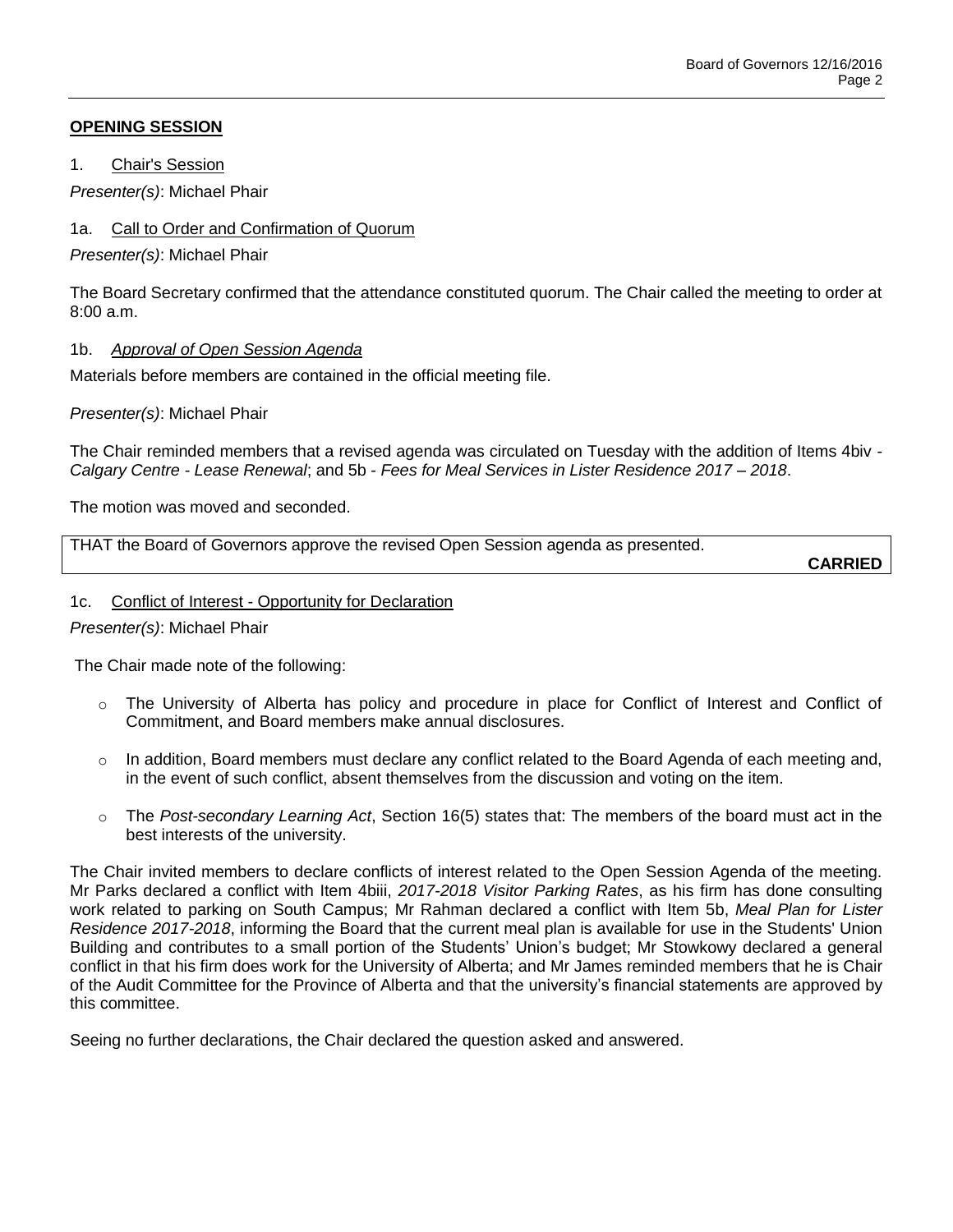#### 1d. Chair's Remarks

#### *Presenter(s)*: Michael Phair

The Chair welcomed members and guests and acknowledged all Indigenous peoples and the traditional lands on which the Board was gathered.

He offered a warm welcome to new alumni representative, Glenn Stowkowy, who was appointed at the end of June but was attending his first Board of Governors' meeting, and to new Vice-President (Finance and Administration), Gitta Kulczycki.

The Chair then informed members that this would be the final Board of Governors' meeting for two public members, James Heelan and Shenaz Jeraj, noting that although Mr Heelan and Ms Jeraj are currently serving their 90-day override period until the Minister appoints their replacements, the next Board meeting is subsequent to those 90 days.

The Chair individually recognized both members for their service to the Board. He thanked Mr Heelan for his three years of service including as a member on the Investment Committee, as Board representative on the Senate, and as Vice-Chair and now Chair of the Human Resources and Compensation Committee. He then acknowledged Ms Jeraj's extensive service to the university since her appointment 6.5 years ago, serving as Vice-Chair of the Board, as Chair of the Learning and Discovery Committee, as a member of the Audit and Human Resources and Compensation Committees, as Board representative on the Senate, as the Board's representative on Presidential Visiting Committees, and in numerous other roles on behalf of the Board of Governors. Members joined the Chair in recognizing both members for their service and dedication to the Board and the university.

The Chair briefed the Board on a recent meeting of provincial post-secondary institution board chairs with the Minister of Advanced Education, the Honourable Marlin Schmidt, at which the Minister spoke to five core principles guiding the government's vision for post-secondary education: Accessibility, Affordability, Quality, Coordination and Accountability. The Chair also informed members of a meeting between local post-secondary institution board chairs and Edmonton Mayor, Don Iveson.

Finally, the Chair referenced a recent letter he had received from Minister Schmidt in response to the University of Alberta's 2016-2019 *Comprehensive Institutional Plan* (CIP) submission, asking President Turpin to say a few words related to the letter's content regarding international students. Dr Turpin informed the Board that international students do not displace Albertan and Canadian students and noted that the University of Alberta recruits international students in order to provide them with a world-class education while also providing local students with a more international education.

#### 1di. The Governors of the University of Alberta Mandate and Roles Document

Materials before members are contained in the official meeting file.

### *Presenter(s)*: Marion Haggarty-France; Michael Phair

*Purpose of the Proposal*: To perform the annual affirmation of The Governors of the University of Alberta Mandate and Roles Document, as required by legislation.

#### *Discussion*:

The Board received the mandates and roles document for information. There was no discussion of this item.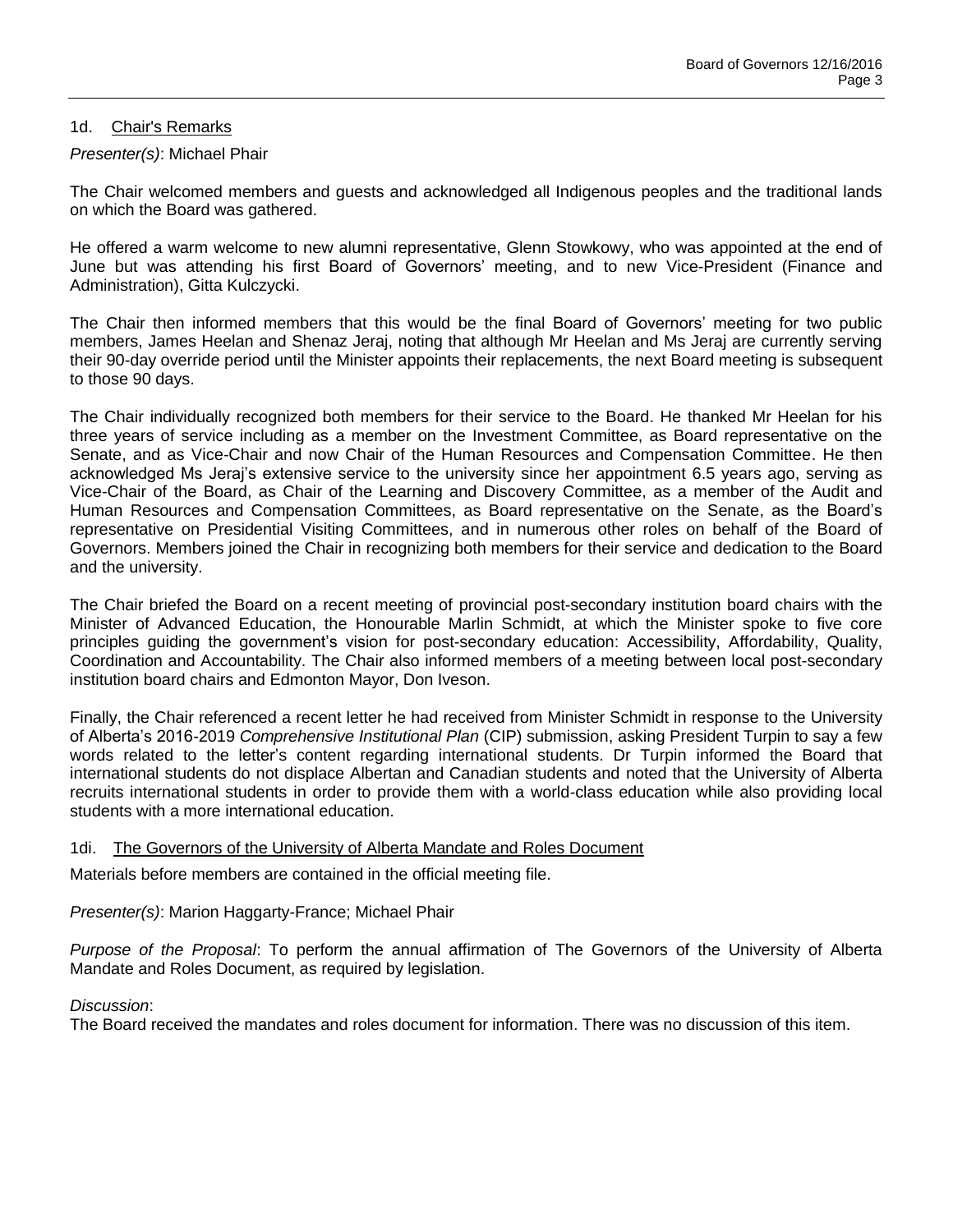## 2. *Report of the President*

Materials before members are contained in the official meeting file. *Presenter(s)*: David Turpin

## *Discussion*:

In addition to his written report, President Turpin provided verbal points of interest to the Board on: the new format of his report to the Board, indicating that it now follows the layout of *For the Public Good* and highlights key talking points; and his recent trip to India, noting that there is strong interest among Indian institutions in building relationships and partnering with the University of Alberta.

### 2a. *For the Public* Good Performance Measures

Materials before members are contained in the official meeting file.

### *Presenter(s)*: David Turpin; Mary Persson

*Purpose of the Proposal*: In July 2016, the university established an advisory group to recommend a framework for reporting on performance against *For the Public Good*. This document presents preliminary recommendations for input by the university community.

#### *Discussion*:

Dr Turpin briefed the Board on the status of the preliminary recommendations for performance indicators of *For the Public Good*, informing members that the measures had evolved slightly since the last Board of Governors' meeting where they were discussed.

A member expressed support for the internal and external indicators, and Ms Persson responded to questions from the Board regarding: whether "employment in the relevant field" is an indicator; whether or not the Board would see internal measures; and whether reporting would include metrics on Campus Food Bank usage and mental health services.

### 3. *Safety Moment*

*Presenter(s)*: Philip Stack

*Purpose of the Proposal*: For information/discussion.

### *Discussion*:

Mr Stack presented the Safety Moment, entitled "Leadership as a Driver of Change", noting that health and safety programs are often instituted only after an incident has occurred and that a culture of safety starts at the very top of any organization. He explained that the university has a moral imperative to ensure the safety of staff and students and that investing in health and safety also leads to increased productivity and reduced costs. He informed members that the university's commitment to health and safety starts with *For the Public Good* and that the Board of Governors is responsible for holding administration accountable for these strategies and objectives.

Mr Stack responded to questions from the Board regarding: a suggestion to include the Board of Governors on the leadership slide in the presentation; what approaches the university takes for compliance reviews and spot audits; which areas of the university are more susceptible to health and safety risks and whether there is a particular focus on those areas; and whether or not other post-secondary institutions have a similar emphasis on safety culture.

Members acknowledged Mr Stack and his team for their continuing strong progress in this area.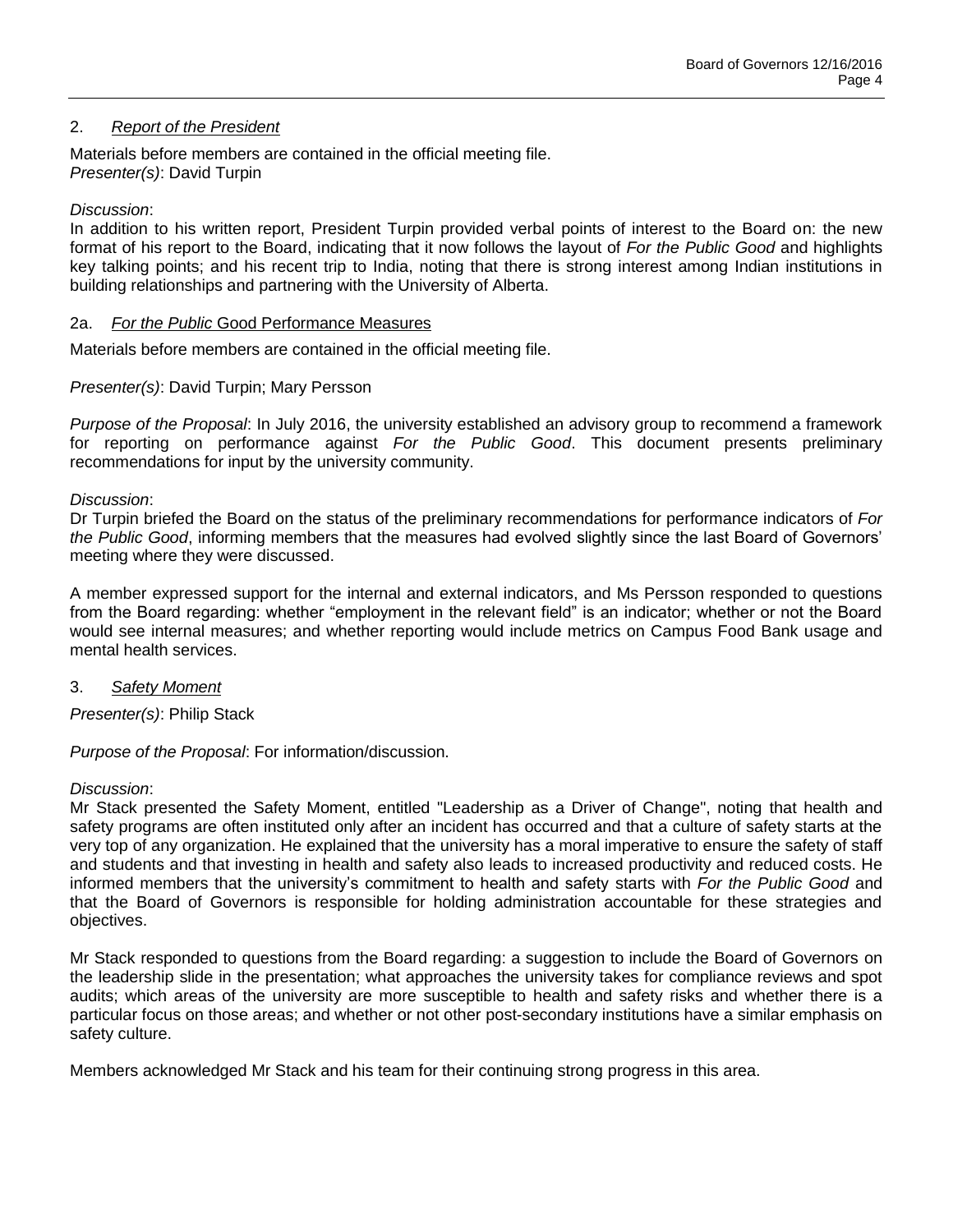# 4. *Approval of the Consent Agenda*

Materials before members are contained in the official meeting file.

### *Presenter(s)*: Michael Phair

At the request of a Board member, the Chair removed Item 4bii - *2017-2018 Residence Rental Rates Proposal* from the Consent Agenda.

## *Action Items*

- 4a. Approval of the Open Session Minutes of October 21, 2016
- 4b. *Report of the Board Finance and Property Committee*
- 4bi. University of Alberta 2017-2018 General Tuition Fee Proposal
- 4bii. 2017-2018 Residence Rental Rates Proposal *- item removed*
- 4biii. 2017-2018 Visitor Parking Rates
- 4biv. Calgary Centre Lease Renewal
- 4c. *Report of the Board Human Resources and Compensation Committee*
- 4ci. Proposed Changes to the University Equity Statement in the Academic Staff Posting and Advertising Procedure and the Support Staff Posting and Advertising Procedure
- 4d. *Report of the Board Safety, Health and Environment Committee*
- 4di. Proposed Changes to the University Infectious Diseases Regulation
- 4e. *Report of the Board Chair*
- 4ei. Committee Appointments *Information Reports*
- 4f. Report of the Audit Committee
- 4g. Report of the Finance and Property Committee
- 4h. Report of the Human Resources and Compensation Committee
- 4i. Report of the Investment Committee
- 4j. Report of the Learning and Discovery Committee
- 4k. Report of the Safety, Health and Environment Committee
- 4l. Report of the University Relations Committee *Regular Reports*
- 4m. Chancellor's Report
- 4n. Alumni Association
- 4o. Students' Union (including 2015-16 financial statements)
- 4p. Graduate Students' Association
- 4q. Association of Academic Staff
- 4r. Non-Academic Staff Association
- 4s. General Faculties Council
- 4t. Board Chair and Board Members Activity Report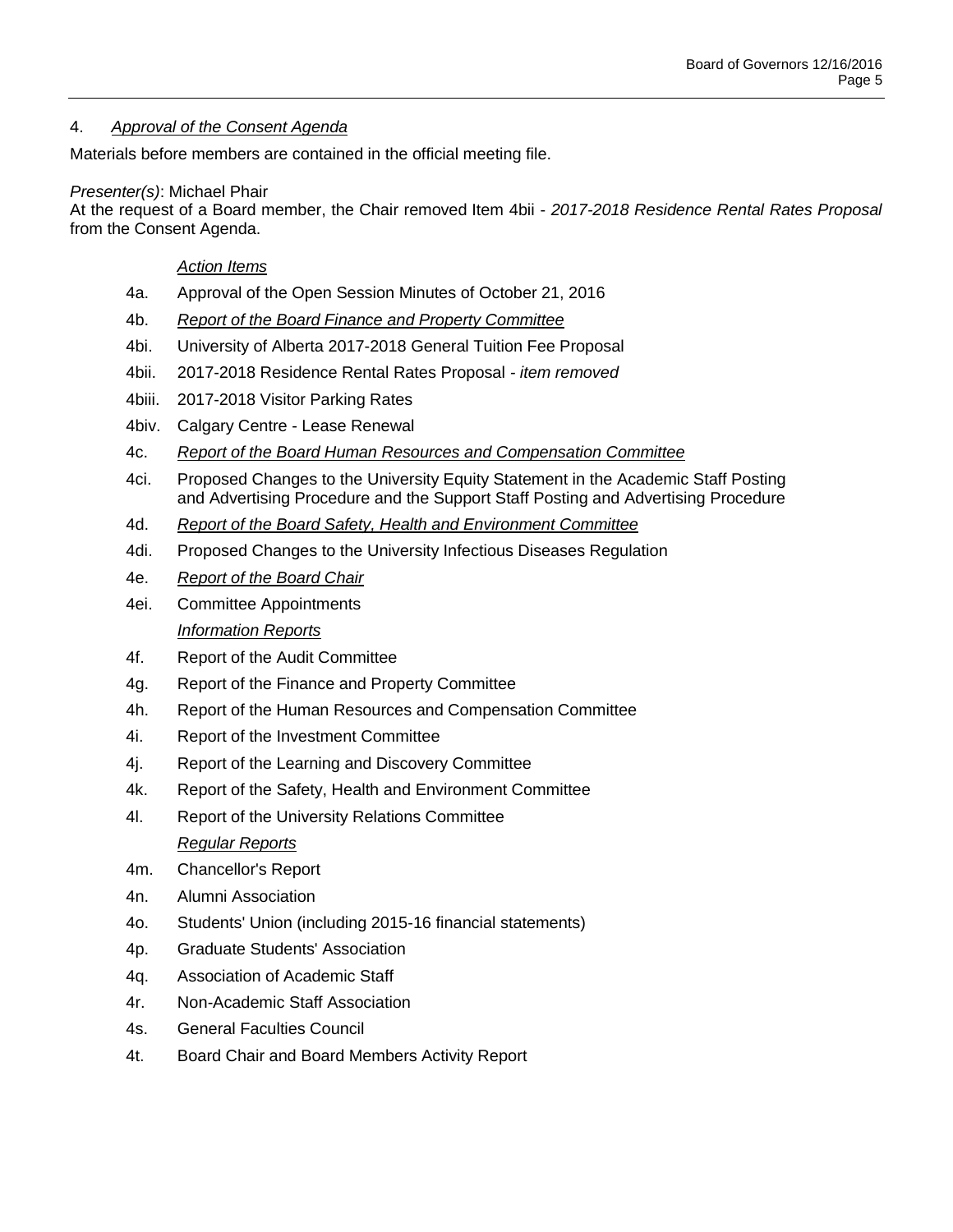The motion was moved and seconded.

THAT the Board of Governors approve the Open Session Consent Agenda, as amended.

**CARRIED**

# **ACTION ITEMS**

4bii. 2017-2018 Residence Rental Rates Proposal

Materials before members are contained in the official meeting file.

*Presenter(s)*: Andrew Sharman

*Purpose of the Proposal*: To present for recommended board approval: residence rental rate increases for 2017- 2018.

*Discussion*:

Mr Sharman responded to a Board member's question regarding why the rent for newer residence buildings is being increased faster than that of other residences, particularly considering that the newer residences are already more expensive. He informed the Board that the new residences are 100 percent debt-financed and that rent increases are necessary to fund ongoing maintenance and renewal and to avoid larger rent increases in the future.

Mr Sharman also responded to questions from members regarding: whether the university will have a competitive disadvantage given rental rates around the city; the university's current residence occupancy rates and how they compare with those of other provincial post-secondary institutions; clarification that debt-financing is fixed for a long period and that eventually the lower fixed rates will be a positive; an update on the uptake to the university's guaranteed residence placement for first-year students; and how the university has budgeted for future deferred maintenance and capital projects.

The motion was moved and seconded.

THAT the Board of Governors, on the recommendation of the Board Finance and Property Committee, approve the 2017-2018 Residence Rental Rate proposal as set forth in Attachment 1, effective May 1, 2017.

**CARRIED**

Mr Rahman opposed.

5. *Report of the Finance and Property Committee*

*Presenter(s)*: Dick Wilson

5a. University of Alberta 2017-2018 International Tuition Fee Proposal

Materials before members are contained in the official meeting file.

*Presenter(s)*: Steven Dew; Gitta Kulczycki

*Purpose of the Proposal*: To set international tuition fees for the 2017-2018 academic year.

*Discussion*:

The Chair briefly highlighted the efforts of university administration and the students in raising issues and working together to develop the recommendations before the Board for this item. He then reviewed the order and process by which the item would be discussed and considered.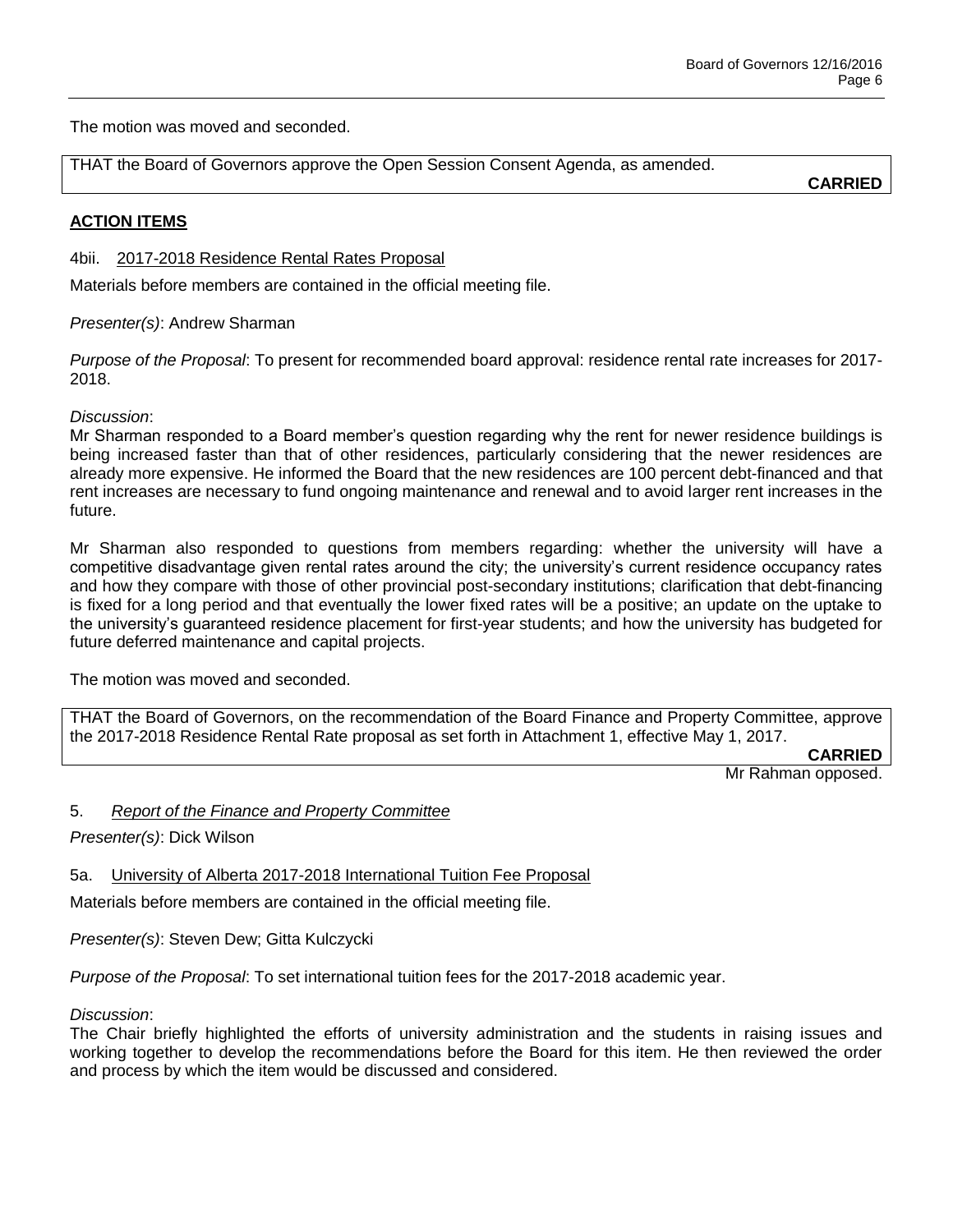President Turpin introduced the item and thanked the students for their leadership on tough issues. He informed the Board that the university's international graduate student fees are notably lower than those of other institutions and result in marginal net revenue. He also acknowledged Graduate Students' Association (GSA) President, Sarah Ficko's concerns that the proposed \$4000 increase to international graduate tuition should be guaranteed cost-neutral, and informed the Board that he would like to propose an amendment to Motion 1, adding the following note to the bottom of the motion: "(g) \$4000 will be cost-neutral and offset by an equal amount of financial support"; as well as an amendment to Motion 2, adding the following to the end of the motion: "and that future tuition increases and changes to offset amounts will be subject to governance review and Board approval."

Dr Dew presented an overview of the proposal, explaining that the proposed \$4000 international graduate adjustment proposal was in essence a "sticker price" marketing strategy intended to boost demand where perceptions of quality are linked to apparent price, and stating that this amount would not increase costs to students, departments or researchers. Dr Dew spoke of the quality of student feedback during consultations on the proposal and indicated that these discussions had led to the proposed motion changes as earlier outlined.

Mr Wilson reviewed the amended motions before the Board, and a Board member expressed confusion over the discrepancy between the various percentages outlined in Motion 1's table and the portion of the motion requesting Board approval for "an increase of 3.02% to international tuition fees." Philip Stack, Associate Vice-President (Risk Management Services), explained that the Board was being asked to approve the 3.02 percent but that the variation in the table was necessary and rounded up to 3.02 percent. Following a discussion, a member proposed that Motion 1 be amended to add the words "across the board" between "an" and "increase" in the motion.

Ms Ficko presented a response on behalf of the GSA, indicating that graduate students were confused, skeptical, and angered by the first two motions, and outlined her concerns regarding a lack of meaningful and collaborative student consultation as well as an absence of research documentation to support the argument that higher tuition is linked to a perception of higher quality of education. She indicated her preference that the increase noted in Motion 1 be adjusted from the 3.02 percent Academic Price Index (API) to Consumer Price Index (CPI) and that Motion 2 be deferred.

Following a brief discussion regarding Ms Ficko's proposed amendments, Ms Ficko proposed instead a formal motion to table both Motions 1 and 2 until further student consultation on the 2017-18 international tuition fee proposal had occurred.

The motion was moved and seconded.

**Motion**: THAT the Board of Governors table motions I and II until further student consultation on the 2017-18 international tuition fee proposal has occurred.

**DEFEATED**

Mr Champagne, Ms Ficko, Mr Johnson, Mr Muzyka, and Mr Rahman were in favour.

Students' Union (SU) President Fahim Rahman expressed concerns that this would not be the last increase to international tuition and that continued tuition increases would only decrease accessibility.

Drs Turpin and Dew responded to questions from Board members regarding: whether there was a decrease in quality or quantity of applications; whether the \$4000 would have an impact on current students; why the \$4000 amount wasn't higher given the gap between the UofA and comparable institutions; why the \$4000 was such an important issue for administration; what other initiatives the university is undertaking to improve perceptions regarding the quality of education; what quantitative evidence exists to support the claim that price is an indicator of quality for students; and how this proposed increase will align with an increase in student services.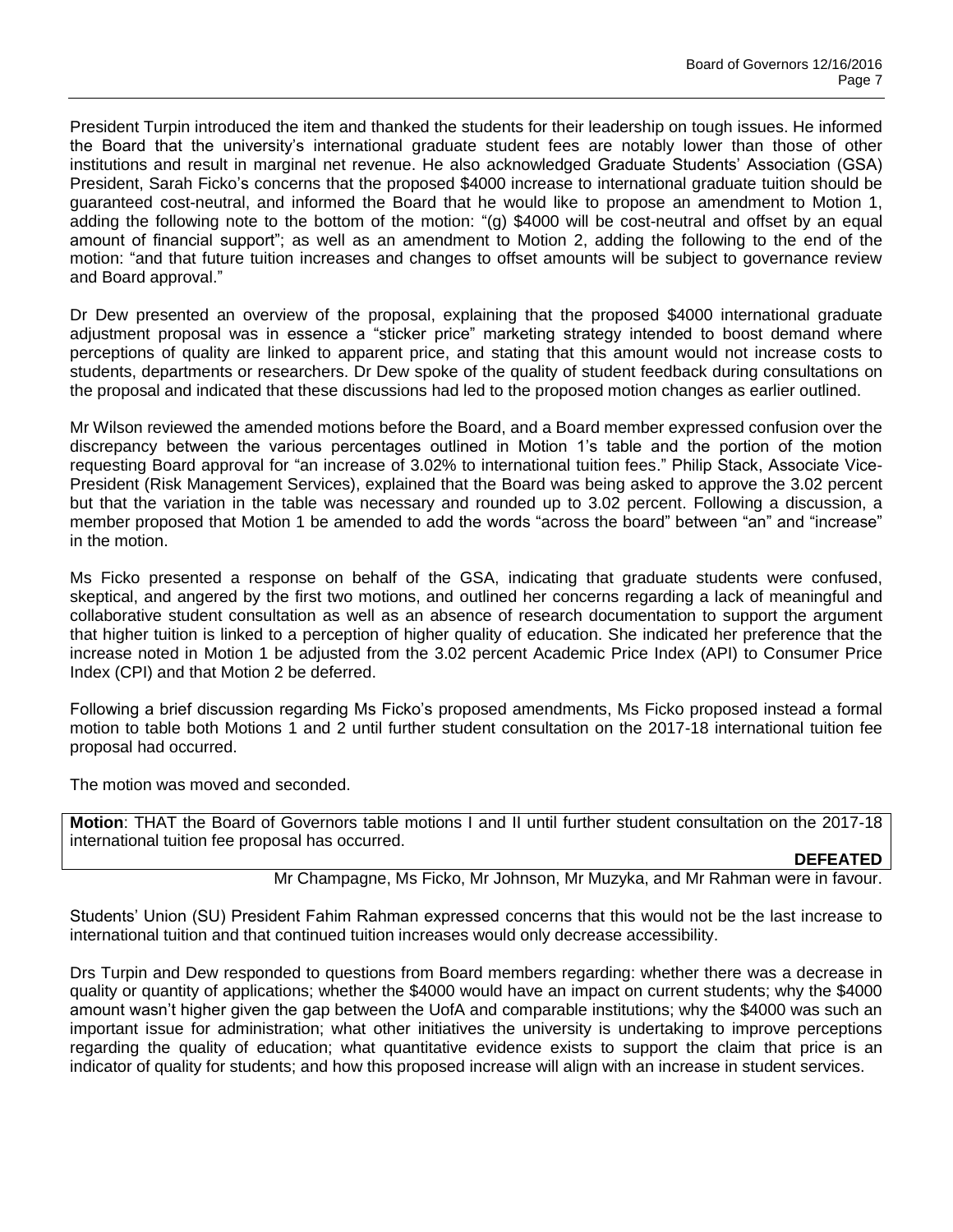The motion was moved and seconded, as amended.

**Motion 1**: THAT the Board of Governors, on the recommendation of the Board Finance and Property Committee, approve an across the board increase of 3.02% to international tuition fees, effective Fall Term, 2017, as illustrated in the table below:

|                                                |             |                         | Change P <sup>e</sup> |         |
|------------------------------------------------|-------------|-------------------------|-----------------------|---------|
| Undergraduate P <sup>a</sup>                   | 2016-17 Pd  | 2017-18                 | \$                    | $\%$    |
| Arts and Science                               | \$20,395.20 | \$21,009.60             | \$614.40              | 3.01%   |
| <b>Business</b>                                | \$26,827.84 | \$27,636.32             | \$808.48              | 3.01%   |
| Engineering                                    | \$24,474.24 | \$25,211.52             | \$737.28              | 3.01%   |
| Juris Doctor (JD) Program                      | \$44,239.16 | \$45,573.48             | \$1,334.32            | 3.02%   |
| Pharmacy                                       | \$38,278.40 | \$39,431.68             | \$1,153.28            | 3.01%   |
| <b>Economics Course</b>                        | \$2,602.20  | \$2,680.62              | \$78.42               | 3.01%   |
|                                                |             |                         | Change P <sup>e</sup> |         |
| Graduate $P^a$                                 | 2016-17 Pd  | 2017-18                 | $($ \$)               | $(\%)$  |
| <b>Course Based Masters</b>                    | \$7,941.60  | \$8,181.36              | \$239.76              | 3.02%   |
| Thesis 919 P <sup>b</sup>                      | \$4,955.24  | \$5,104.84              | \$149.60              | 3.02%   |
| Thesis Based Masters /PhD P <sup>c</sup>       | \$6,851.04  | \$7,057.80              | \$206.76              | 3.02%   |
| Master's in Business Administration            | \$15,549.12 | \$16,017.84             | \$468.72              | 3.01%   |
| <b>Integrated Petroleum Geosciences Course</b> | \$1,323.60  | \$2,924.12              | \$1,600.52            | 121.28% |
| International Graduate Tuition Increase Pf     | n/a         | \$4,000.00 <sup>g</sup> | \$4,000.00            | n/a     |

 **Notes:**

- (a) Values are based on a full-time per term and full-time per year unless otherwise stated.
- (b) Tuition applies to thesis students who were admitted to the program of study prior to Fall 2011 and are assessed the reduced thesis rate.
- (c) Tuition applies to thesis students who were admitted to the program of study beginning in Fall 2011 or later; this is based on an annual fee assessment (including spring/summer).
- (d) As approved by the board December 11, 2015.
- (e) Figures may be rounded downwards at fee index level for administrative purposes, thus lowering the effective year over year percentage increase below 3.02 percent.
- (f) Per year for full time student, excluding Cost recovery and graduate course based Physical Therapy, Occupational Therapy, and Speech masters programs in Faculty of Rehabilitation Medicine.
- (g) \$4000 will be cost-neutral and offset by an equal amount of financial support.

**CARRIED**

Mr Champagne, Ms Ficko, and Mr Rahman opposed.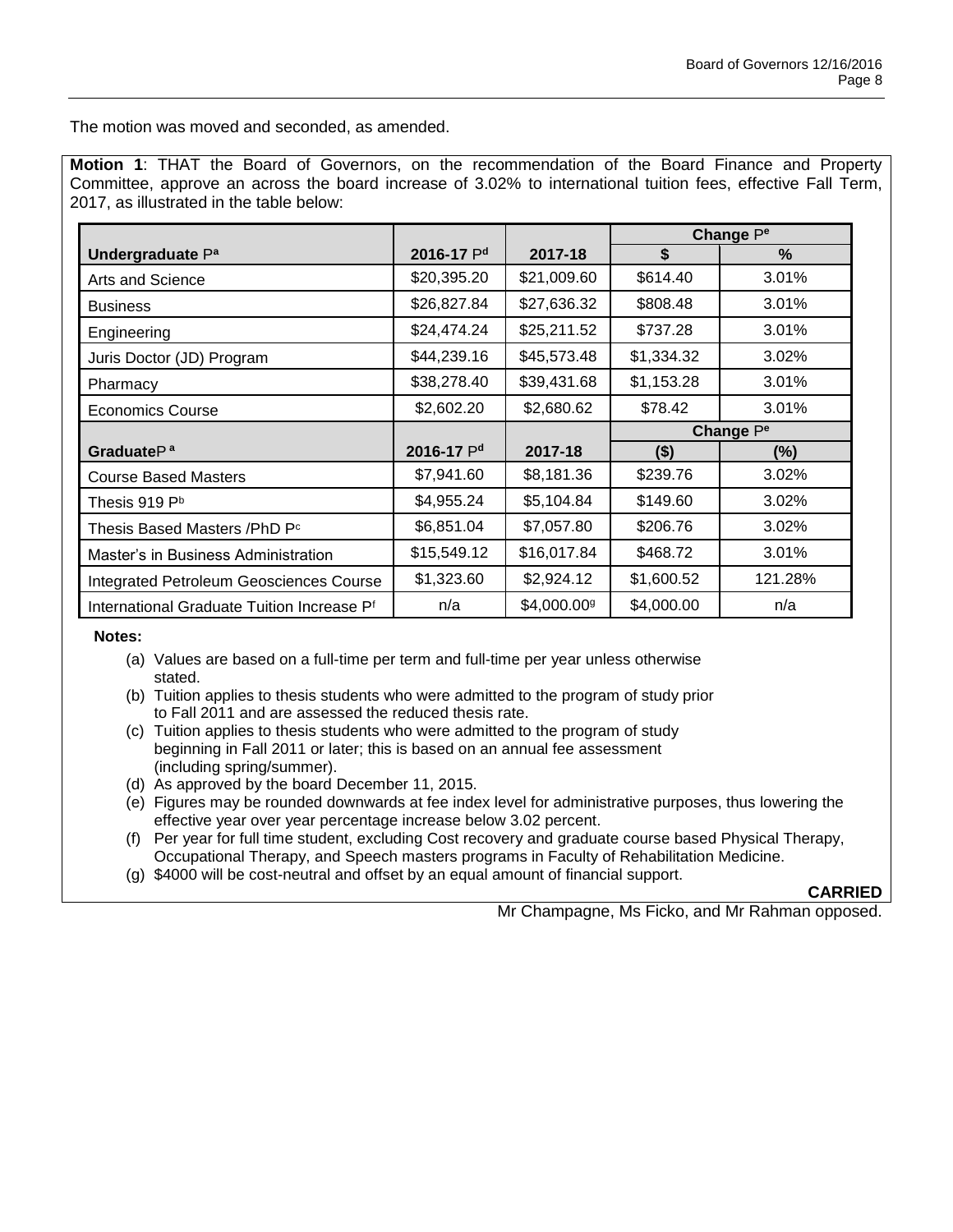The motion was moved and seconded, as amended.

**Motion 2**: THAT the Board of Governors, on the recommendation of the Board Finance and Property Committee, approve a tuition increase of \$4,000, not subject to future increases of the Academic Price Index (API), to all international graduate tuition fees except for graduate course-based programs in the Faculty of Rehabilitation Medicine and cost-recovery programs, with the understanding that the increase will be offset by an equal amount of financial support that will be revenue and cost neutral, effective Fall Term, 2017, and that future tuition increases and changes to offset amounts will be subject to governance review and Board approval.

### **CARRIED**

Mr Champagne, Ms Ficko, and Mr Rahman opposed.

The motion was moved and seconded.

**Motion 3**: THAT the Board of Governors, on the recommendation of the Board Finance and Property Committee, approve an increase of \$1600.52 per course for international tuition fees in the Integrated Petroleum Geosciences (IPG) program, effective Fall Term, 2017, with the understanding that current students will be grandfathered for one year.

**CARRIED**

Mr Champagne abstained.

### 5b. Meal Plan for Lister Residence 2017-2018

Materials before members are contained in the official meeting file.

*Presenter(s)*: Andrew Sharman; Dolores March; Sarah Wolgemuth

*Purpose of the Proposal*: To approve the fees for meal services in Lister Residence for the 2017 – 2018 academic year.

#### *Discussion*:

The Chair reviewed the order and process by which the item would be discussed and considered, and President Turpin reminded members of the Board's direction that ancillary services be self-sustaining while still maintaining the quality of its buildings, indicating that this proposal was coming forward within those constraints.

Mr Wilson introduced the motion and noted the timing restrictions on the proposal: that prospective students would begin applying in the new year and that this fee would form part of their decision.

Mr Sharman introduced Ms March and Ms Wolgemuth and provided an overview of the consultation process and discussions with student leaders, including the Residence Budget Advisory Committee (RBAC), noting that this proposal was based on student feedback and was intended to address student concerns regarding flexibility and accessibility. He reviewed the details of the proposal, reminding members of Ancillary Services' mandate to be financially self-sustaining, reviewing its past and current fiscal position and economic sensitivities, and outlining current and proposed dining services locations. Ms March reviewed in detail the variety and amount of student consultation related to price, quality, and meal plan value.

Mr Rahman acknowledged administration's recent attempts to consult with students, noting, however, that it took place during final exams. He expressed concern regarding a seeming financial discrepancy between what would be charged and the money administration would receive, noted that students care deeply about the meal plan, and expressed concerns regarding the accessibility of the meal plan, indicating that there are not enough locations to provide students with flexibility. He recommended a one-year extension to the current meal plan to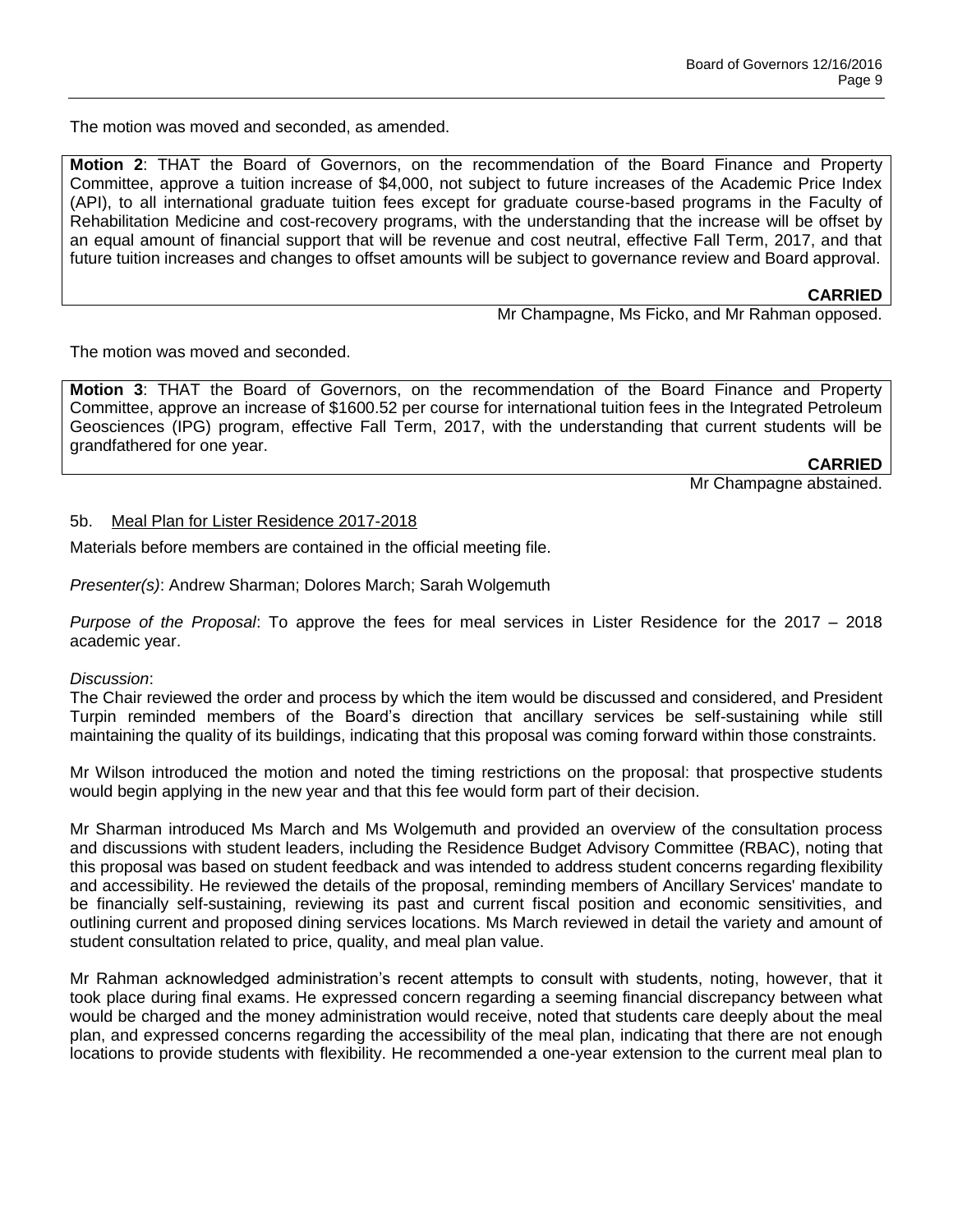allow students and administration to work together to resolve these concerns and asked Board members to consider the student presence at the meeting when voting.

Mr Sharman and Ms Marsh responded to questions from the Board regarding: why students feel consultation was inadequate; clarification of dining services locations for 2017-18; whether meals-to-go would be available in 2017-18; why the current model is unsustainable; clarification of which meal services locations would serve hot meals and when these would be available; whether or not the mandatory flex could be increased by \$200; the impact of spending more time on the proposal and considering it at the March 2017 Board meeting; and what other campus meal plans had been considered in developing this proposal.

Members commented on the proposal, noting: concerns that the cost of the proposed plan was prohibitive to students; that the alternate dining services locations were out-of-the-way for most students; the high level of student dissatisfaction with the proposal; that the Board was tasked with balancing the importance of flexibility for students with the financial implications raised by administration; and acknowledging the level of consultation already conducted, with a suggestion that revisions could always be made in the future.

Members and administration engaged in a discussion regarding whether or not hot meals would be available in CAB for 2017 and when full dining would be rolled out in that location. Following the discussion, a Board member suggested that administration address student concerns regarding CAB's offerings and return with a revised proposal in March.

The motion was moved and seconded.

**Motion:** THAT the Board of Governors, on the recommendation of the Board Finance and Property Committee, approve the fees for meal services in Lister Residence at \$4650 for 7 days and \$4285 for 5 days, effective fall 2017.

**DEFEATED**

### Mr Champagne, Ms Ficko, Mr Heelan, Mr Muzyka, Mr Parks, Mr Phair and Mr Rahman opposed.

President Turpin informed the Board that administration would return with a revised proposal early in the new year including more information regarding the proposed CAB dining services.

### **INFORMATION REPORTS**

6. *Report of the President*

*Presenter(s)*: David Turpin

### 6a. President's Visiting Committee: Summary of Reviews for the Faculty of Medicine and Dentistry

Materials before members are contained in the official meeting file.

*Presenter(s)*: Martin Ferguson-Pell; Richard N Fedorak

*Purpose of the Proposal*: The Office of the President reports to governance committees on completed president's visiting committees, for their information and discussion.

#### *Discussion*:

Dr Ferguson-Pell presented a report on the recent President's Visiting Committee (PVC) review of the Faculty of Medicine and Dentistry, reviewing the history and framework of PVCs and informing members that the intent of the review was to look more strategically at research rather than coursework, and to develop and monitor a strategy toward more dynamic change in a research context. He reviewed the PVC's feedback, the response from the Faculty, and the recommendations and next steps for the Faculty.